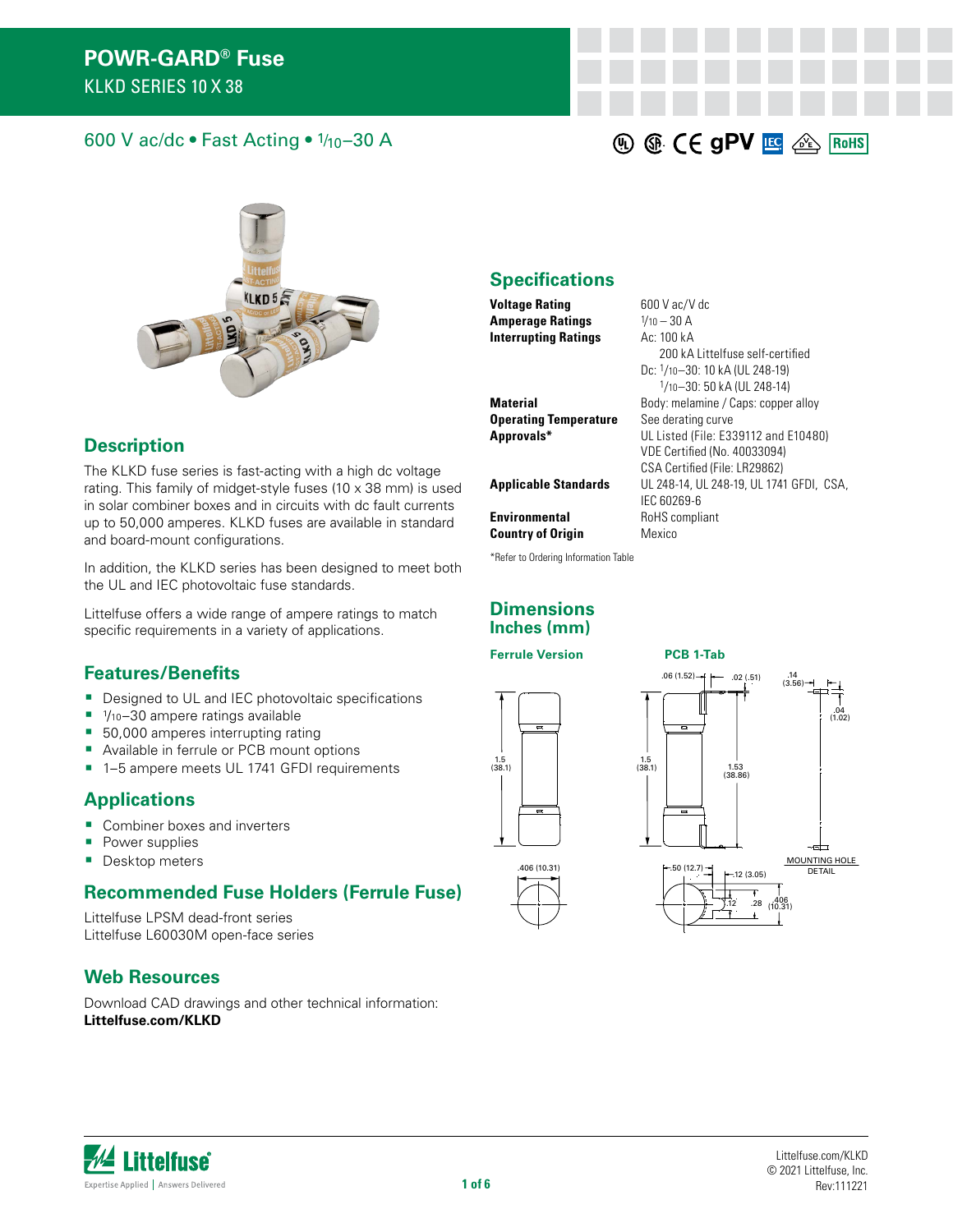# **Ordering Information** (Ferrule Version)

| <b>SERIES</b> | AMPERAGE<br><b>RATING</b> | <b>CATALOG</b><br><b>NUMBER</b> | <b>PRODUCT</b><br><b>MARKING</b> | <b>PACKING</b><br><b>QUANTITY</b> | ORDERING<br><b>NUMBER</b> | UPC CODE                   |           | <b>AGENCY</b><br><b>APPROVALS</b> |            |
|---------------|---------------------------|---------------------------------|----------------------------------|-----------------------------------|---------------------------|----------------------------|-----------|-----------------------------------|------------|
|               |                           |                                 |                                  |                                   |                           |                            | UL        | <b>VDE</b>                        | <b>CSA</b> |
|               |                           |                                 |                                  | 10                                | KLKD.100T                 | 07945810189                |           |                                   |            |
| <b>KLKD</b>   | 1/10                      | <b>KLKD.100</b>                 | <b>KLKD 1/10A</b>                | 100                               | KLKD.100H                 | 07945896442                | $\bullet$ |                                   |            |
| <b>KLKD</b>   | 1/8                       | KLKD.125                        | KLKD 1/8A                        | 10                                | KLKD.200T                 | 07945810190                | $\bullet$ |                                   |            |
|               |                           |                                 |                                  | 100                               | KLKD.200H                 | 07945896443                |           |                                   |            |
| <b>KLKD</b>   | 2/10                      | KLKD.200                        | <b>KLKD 2/10A</b>                | 10                                | KLKD.100T                 | 07945810191                | $\bullet$ |                                   | $\bullet$  |
|               |                           |                                 |                                  | 100                               | KLKD.100H                 | 07945896444                |           |                                   |            |
| <b>KLKD</b>   | 1/4                       | <b>KLKD.250</b>                 | KLKD <sub>14</sub> A             | 10                                | KLKD.250T                 | 07945810192                | $\bullet$ |                                   |            |
|               |                           |                                 |                                  | 100<br>10                         | KLKD.250H<br>KLKD.300T    | 07945896445<br>07945810193 |           |                                   |            |
| <b>KLKD</b>   | 3/10                      | <b>KLKD.300</b>                 | <b>KLKD 3/10A</b>                | 100                               | KLKD.300H                 | 07945896446                | $\bullet$ |                                   |            |
|               |                           |                                 |                                  | 10                                | KLKD.500T                 | 07945810194                |           |                                   |            |
| <b>KLKD</b>   | 1/2                       | <b>KLKD.500</b>                 | KLKD 1/2A                        | 100                               | KLKD.500H                 | 07945896447                | $\bullet$ |                                   |            |
|               |                           |                                 |                                  | 10                                | KLKD.750T                 | 07945810195                |           |                                   |            |
| <b>KLKD</b>   | 3/4                       | KLKD.750                        | KLKD 34A                         | 100                               | KLKD.750H                 | 07945896448                | $\bullet$ |                                   |            |
| <b>KLKD</b>   | $\mathbf{1}$              | KLKD001                         | KLKD <sub>1</sub> A              | 10                                | KLKD001.T                 | 07945810196                | $\bullet$ |                                   |            |
|               |                           |                                 |                                  | 100                               | KLKD001.H                 | 07945896449                |           |                                   |            |
| KLKD          | 11/2                      | KLKD01.5                        | KLKD 1-½A                        | 10                                | KLKD01.5T                 | 07945810197                | $\bullet$ |                                   |            |
|               |                           |                                 |                                  | 100                               | KLKD01.5H                 | 07945896450                |           |                                   |            |
| <b>KLKD</b>   | $\mathbf{2}$              | KLKD002                         | KLKD <sub>2A</sub>               | 10                                | KLKD002.T                 | 07945810198                | $\bullet$ |                                   |            |
|               |                           |                                 |                                  | 100                               | KLKD002.H                 | 07945896451                |           |                                   |            |
| <b>KLKD</b>   | 21/2                      | KLKD02.5                        | KLKD 2-1/2A                      | 10<br>100                         | KLKD02.5T<br>KLKD02.5H    | 07945810199<br>07945896452 | $\bullet$ | $\bullet$                         |            |
|               |                           |                                 |                                  | 10                                | KLKD003.T                 | 07945810200                |           |                                   |            |
| <b>KLKD</b>   | 3                         | KLKD003                         | KLKD <sub>3A</sub>               | 100                               | KLKD003.H                 | 07945896453                | $\bullet$ |                                   |            |
|               |                           |                                 |                                  | 10                                | KLKD03.5T                 | 07945810214                |           |                                   |            |
| <b>KLKD</b>   | 31/2                      | KLKD03.5                        | KLKD 3-1/2A                      | 100                               | KLKD03.5H                 | 07945896454                | $\bullet$ |                                   |            |
| <b>KLKD</b>   | $\overline{4}$            | KLKD004                         | KLKD <sub>4A</sub>               | 10                                | KLKD004.T                 | 07945810201                | $\bullet$ |                                   |            |
|               |                           |                                 |                                  | 100                               | KLKD004.H                 | 07945896455                |           |                                   |            |
| <b>KLKD</b>   | 5                         | KLKD005                         | KLKD 5A                          | 10                                | KLKD005.T                 | 07945810202                | $\bullet$ | $\bullet$                         |            |
|               |                           |                                 |                                  | 100                               | KLKD005.H                 | 07945896456                |           |                                   |            |
| <b>KLKD</b>   | 6                         | KLKD006                         | KLKD <sub>6A</sub>               | 10                                | KLKD006.T                 | 07945810203                | $\bullet$ |                                   |            |
|               |                           |                                 |                                  | 100<br>10                         | KLKD006.H                 | 07945896457                |           |                                   |            |
| <b>KLKD</b>   | 7                         | KLKD007                         | KLKD <sub>7A</sub>               | 100                               | KLKD007.T<br>KLKD007.H    | 07945810204<br>07945896458 | $\bullet$ | $\bullet$                         |            |
|               |                           |                                 |                                  | $10\,$                            | KLKD008.T                 | 07945810205                |           |                                   |            |
| <b>KLKD</b>   | 8                         | KLKD008                         | KLKD <sub>8A</sub>               | 100                               | KLKD008.H                 | 07945896459                | $\bullet$ |                                   |            |
|               |                           |                                 |                                  | 10                                | KLKD009.T                 | 07945810215                |           |                                   |            |
| KLKD          | 9                         | KLKD009                         | KLKD 9A                          | 100                               | KLKD009.H                 | 07945896460                | $\bullet$ | $\bullet$                         |            |
| KLKD          | 10                        | KLKD010                         | KLKD 10A                         | $10$                              | KLKD010.T                 | 07945810206                | $\bullet$ |                                   |            |
|               |                           |                                 |                                  | 100                               | KLKD010.H                 | 07945896461                |           |                                   |            |
| KLKD          | 12                        | KLKD012                         | KLKD 12A                         | $10$                              | KLKD012.T                 | 07945810207                | $\bullet$ | ٠                                 |            |
|               |                           |                                 |                                  | 100                               | KLKD012.H                 | 07945896462                |           |                                   |            |
| KLKD          | 15                        | KLKD015                         | KLKD 15A                         | $10$<br>100                       | KLKD015.T<br>KLKD015.H    | 07945810208<br>07945896463 | $\bullet$ | $\bullet$                         |            |
|               |                           |                                 |                                  | 10                                | KLKD020.T                 | 07945810209                |           |                                   |            |
| <b>KLKD</b>   | 20                        | KLKD020                         | KLKD 20A                         | 100                               | KLKD020.H                 | 07945896464                | ٠         | ٠                                 |            |
|               |                           |                                 |                                  | 10                                | KLKD025.T                 | 07945810210                |           |                                   |            |
| KLKD          | 25                        | KLKD025                         | KLKD <sub>25A</sub>              | 100                               | KLKD025.H                 | 07945896465                | $\bullet$ |                                   |            |
| KLKD          | $30\,$                    | KLKD030                         | KLKD 30A                         | $10\,$                            | KLKD030.T                 | 07945810211                | ٠         |                                   |            |
|               |                           |                                 |                                  | 100                               | KLKD030.H                 | 07945896466                |           |                                   |            |

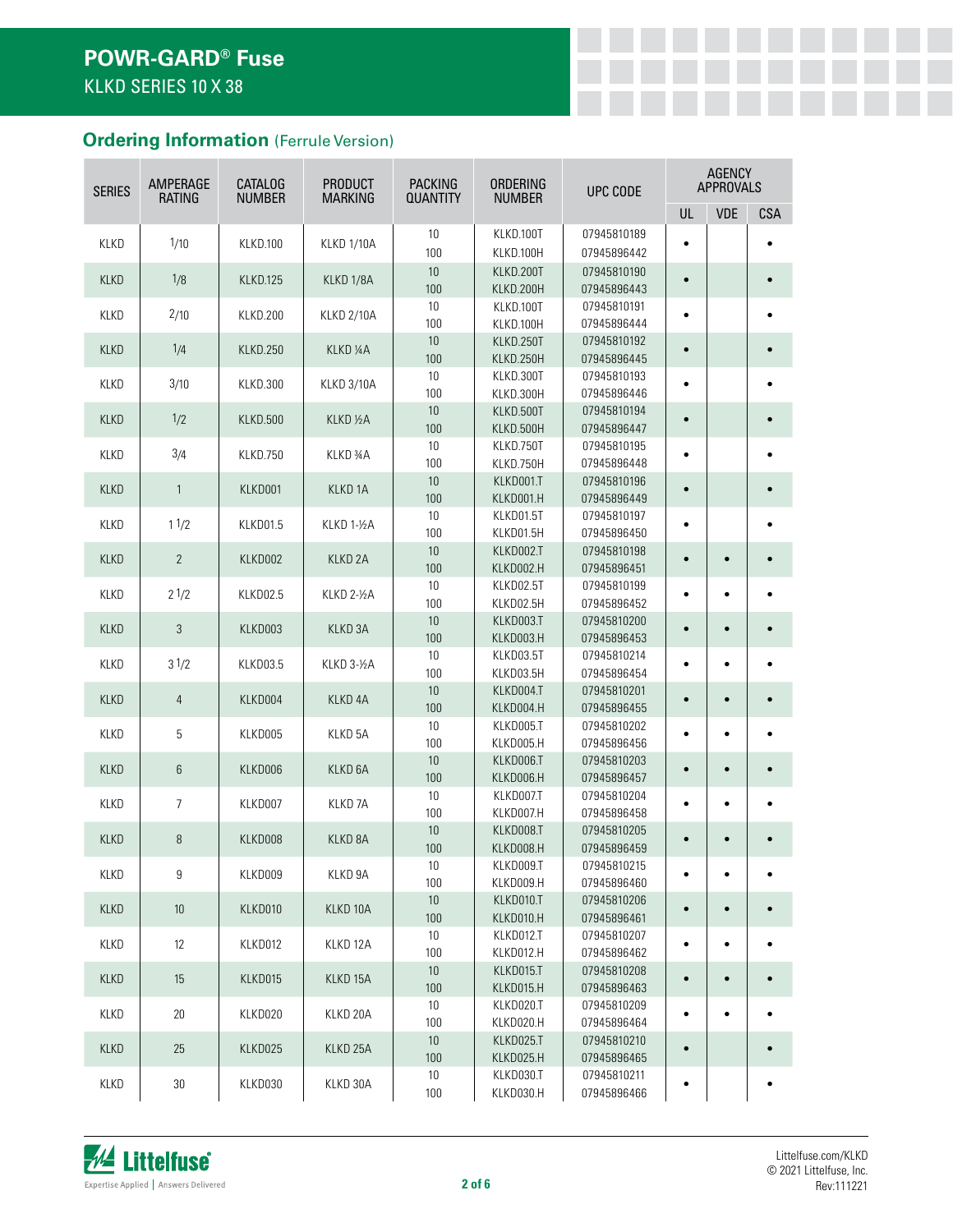# **Ordering Information** (PCB 1-Tab Version)

| <b>SERIES</b> | AMPERAGE | CATALOG       | <b>PRODUCT</b>      | <b>PACKING</b>   | ORDERING      | UPC CODE    |    | <b>APPROVALS</b> |
|---------------|----------|---------------|---------------------|------------------|---------------|-------------|----|------------------|
|               | RATING   | <b>NUMBER</b> | <b>MARKING</b>      | QUANTITY         | <b>NUMBER</b> |             | UL | <b>CSA</b>       |
| <b>KLKD</b>   | 1/10     | KLKD.100R     | <b>KLKD 1/10A-R</b> | 100 <sub>1</sub> | KLKD.100HXR   | 07945814857 |    |                  |
| <b>KLKD</b>   | 1/2      | KLKD.500R     | KLKD ½A-R           | 100              | KLKD500.HXR   | 07945814858 |    |                  |
| <b>KLKD</b>   |          | KLKD001R      | KLKD 1A-R           | 100              | KLKD001.HXR   | 07945812133 |    |                  |
| <b>KLKD</b>   | 2        | KLKD002R      | KLKD 2A-R           | 100              | KLKD002.HXR   | 07945894349 |    |                  |
| <b>KLKD</b>   | 3        | KLKD003R      | KLKD 3A-R           | 100              | KLKD003.HXR   | 07945818991 |    |                  |
| KLKD          | 4        | KLKD004R      | KLKD 4A-R           | 100              | KLKD004.HXR   | 07945811495 |    |                  |
| <b>KLKD</b>   | 5        | KLKD005R      | KLKD 5A-R           | 100              | KLKD005.HXR   | 07945814859 |    |                  |
| <b>KLKD</b>   | 6        | KLKD006R      | KLKD 6A-R           | 100              | KLKD006.HXR   | 07945894350 |    |                  |
| <b>KLKD</b>   | 8        | KLKD008R      | KLKD 8A-R           | 100              | KLKD008.HXR   | 07945894351 |    |                  |
| KLKD          | 10       | KLKD010R      | KLKD 10A-R          | 100              | KLKD010.HXR   | 07945814860 |    |                  |
| <b>KLKD</b>   | 12       | KLKD012R      | KLKD 12A-R          | 100              | KLKD012.HXR   | 07945894352 |    |                  |
| <b>KLKD</b>   | 15       | KLKD015R      | KLKD 15A-R          | 100              | KLKD015.HXR   | 07945894353 |    |                  |
| <b>KLKD</b>   | 20       | KLKD020R      | KLKD 20A-R          | 100              | KLKD020.HXR   | 07945894354 |    |                  |
| <b>KLKD</b>   | 25       | KLKD025R      | KLKD 25A-R          | 100              | KLKD025.HXR   | 07945894355 |    |                  |
| <b>KLKD</b>   | 30       | KLKD030R      | KLKD 30A-R          | 100              | KLKD030.HXR   | 07945894356 |    |                  |

# **Electrical Specifications**

| <b>AMP</b><br><b>RATING</b> |                 | <b>CATALOG</b><br><b>NUMBER</b> | <b>VOLTAGE</b> |           | <b>INTERRUPTING</b><br>RATING (KA) |           | NOM COLD<br><b>RESISTANCE</b> | <b>WATTS LOSS</b><br>AT 100 % RATED | <b>WATTS LOSS</b><br>AT 80 % RATED | AVERAGE<br>MELTING <sup>2</sup> t | <b>TOTAL</b><br><b>CLEARING I2t</b><br>$(A^2 s)$ 20 KA | <b>TOTAL</b><br><b>CLEARING I<sup>2</sup>t</b><br>$(A^2 s)$ 100 KA |
|-----------------------------|-----------------|---------------------------------|----------------|-----------|------------------------------------|-----------|-------------------------------|-------------------------------------|------------------------------------|-----------------------------------|--------------------------------------------------------|--------------------------------------------------------------------|
|                             | <b>FERRULE</b>  | PCB                             | <b>AC</b>      | <b>DC</b> | <b>AC</b>                          | <b>DC</b> | (OHMS)                        | CURRENT (W)                         | <b>CURRENT (W)</b>                 | (A <sup>2</sup> S)                | @600 VDC                                               | @600 VDC                                                           |
| 1/10                        | <b>KLKD.100</b> | KLKD.100R                       | 600            | 600       | 200                                | 50        | 85.5                          | 0.780                               | 0.505                              | $\overline{\phantom{0}}$          | 0.019                                                  |                                                                    |
| 1/8                         | <b>KLKD.125</b> | $\overline{\phantom{a}}$        | 600            | 600       | 200                                | 50        | 65                            | 0.975                               | 0.659                              | $\qquad \qquad -$                 | 0.010                                                  |                                                                    |
| 2/10                        | <b>KLKD.200</b> | $\qquad \qquad -$               | 600            | 600       | 200                                | 50        | 30.9                          | 1.213                               | 0.773                              | $\overline{\phantom{0}}$          | 0.032                                                  |                                                                    |
| 1/4                         | <b>KLKD.250</b> | $\qquad \qquad -$               | 600            | 600       | 200                                | 50        | 22                            | 1.364                               | 0.870                              | $\qquad \qquad -$                 | $\overline{\phantom{a}}$                               |                                                                    |
| 3/10                        | KLKD.300        | $\qquad \qquad -$               | 600            | 600       | 200                                | 50        | 16.2                          | 1.519                               | 0.960                              | $\overline{\phantom{m}}$          | 0.067                                                  |                                                                    |
| 1/2                         | <b>KLKD.500</b> | KLKD.500R                       | 600            | 600       | 200                                | 50        | 8.16                          | 1.961                               | 1.237                              | $\qquad \qquad -$                 | 0.197                                                  |                                                                    |
| 3/4                         | KLKD.750        | $\overline{\phantom{0}}$        | 600            | 600       | 200                                | 50        | 0.402                         | 0.361                               | 1.990                              | 0.234                             | 0.754                                                  |                                                                    |
| $\mathbf{1}$                | KLKD001         | KLKD001R                        | 600            | 600       | 200                                | 50        | 0.252                         | 0.388                               | 0.273                              | 0.678                             | 1.827                                                  | 0.008                                                              |
| 11/2                        | KLKD01.5        | $\qquad \qquad -$               | 600            | 600       | 200                                | 50        | 0.134                         | 0.409                               | 0.229                              | 2.890                             | $\overline{\phantom{a}}$                               |                                                                    |
| $\overline{2}$              | KLKD002         | KLKD002R                        | 600            | 600       | 200                                | 50        | 0.129                         | 0.823                               | 0.606                              | 2.379                             | 3.919                                                  | 0.012                                                              |
| 21/2                        | KLKD02.5        |                                 | 600            | 600       | 200                                | 50        | 0.0989                        | 0.912                               | 0.618                              | 5.142                             | 8.877                                                  |                                                                    |
| 3                           | KLKD003         | KLKD003R                        | 600            | 600       | 200                                | 50        | 0.0773                        | 0.957                               | 0.654                              | 7.821                             | 14.835                                                 |                                                                    |
| 31/2                        | KLKD03.5        | $\overline{\phantom{0}}$        | 600            | 600       | 200                                | 50        | 0,0613                        | 1.120                               | 0.826                              | 12.417                            | 21.048                                                 | $\overline{\phantom{a}}$                                           |
| $\overline{4}$              | KLKD004         | KLKD004R                        | 600            | 600       | 200                                | 50        | 0.0511                        | 1.367                               | 0.891                              | 18.945                            | 30.760                                                 | 0.019                                                              |
| 5                           | KLKD005         | KLKD005R                        | 600            | 600       | 200                                | 50        | 0,0363                        | 1.400                               | 0.938                              | 34.163                            | 56.514                                                 | 0.024                                                              |
| 6                           | KLKD006         | KLKD006R                        | 600            | 600       | 200                                | 50        | 0,0261                        | 1.516                               | 0.998                              | 62.951                            | 96.824                                                 | 0.035                                                              |
| 7                           | KLKD007         | $\overline{\phantom{0}}$        | 600            | 600       | 200                                | 50        | 0,0205                        | 1.577                               | 1.066                              | 105.143                           | 168.578                                                | 0.087                                                              |
| 8                           | KLKD008         | KLKD008R                        | 600            | 600       | 200                                | 50        | 0.0194                        | 1.824                               | 1.205                              | 130.266                           | 210.595                                                | 0.656                                                              |
| 9                           | KLKD009         | $\qquad \qquad -$               | 600            | 600       | 200                                | 50        | 0.0166                        | 2.208                               | 1.428                              | 164.221                           | 266.633                                                |                                                                    |
| 10                          | KLKD010         | KLKD010R                        | 600            | 600       | 200                                | 50        | 0.0128                        | 1.893                               | 1.300                              | 278.390                           | 454.628                                                | 211.667                                                            |
| 12                          | KLKD012         | KLKD012R                        | 600            | 600       | 200                                | 50        | 0.0103                        | 2.296                               | 1.584                              | 445.010                           | 744.775                                                | 440                                                                |
| 15                          | KLKD015         | KLKD015R                        | 600            | 600       | 200                                | 50        | 0.007855                      | 2.045                               | 1.570                              | 137.333                           | 351.240                                                |                                                                    |
| 20                          | KLKD020         | KLKD020R                        | 600            | 600       | 200                                | 50        | 0.0045                        | 2.133                               | 15.930                             | 462.056                           | 1151.185                                               | 2120                                                               |
| 25                          | KLKD025         | KLKD025R                        | 600            | 600       | 200                                | 50        | 0.003532                      | 2.550                               | 1.933                              | 834.529                           | 1744.033                                               | 2085                                                               |
| 30                          | KLKD030         | KLKD030R                        | 600            | 600       | 200                                | 50        | 0.002776                      | 3.701                               | 1.983                              | 1409                              | 2757                                                   | 3220                                                               |

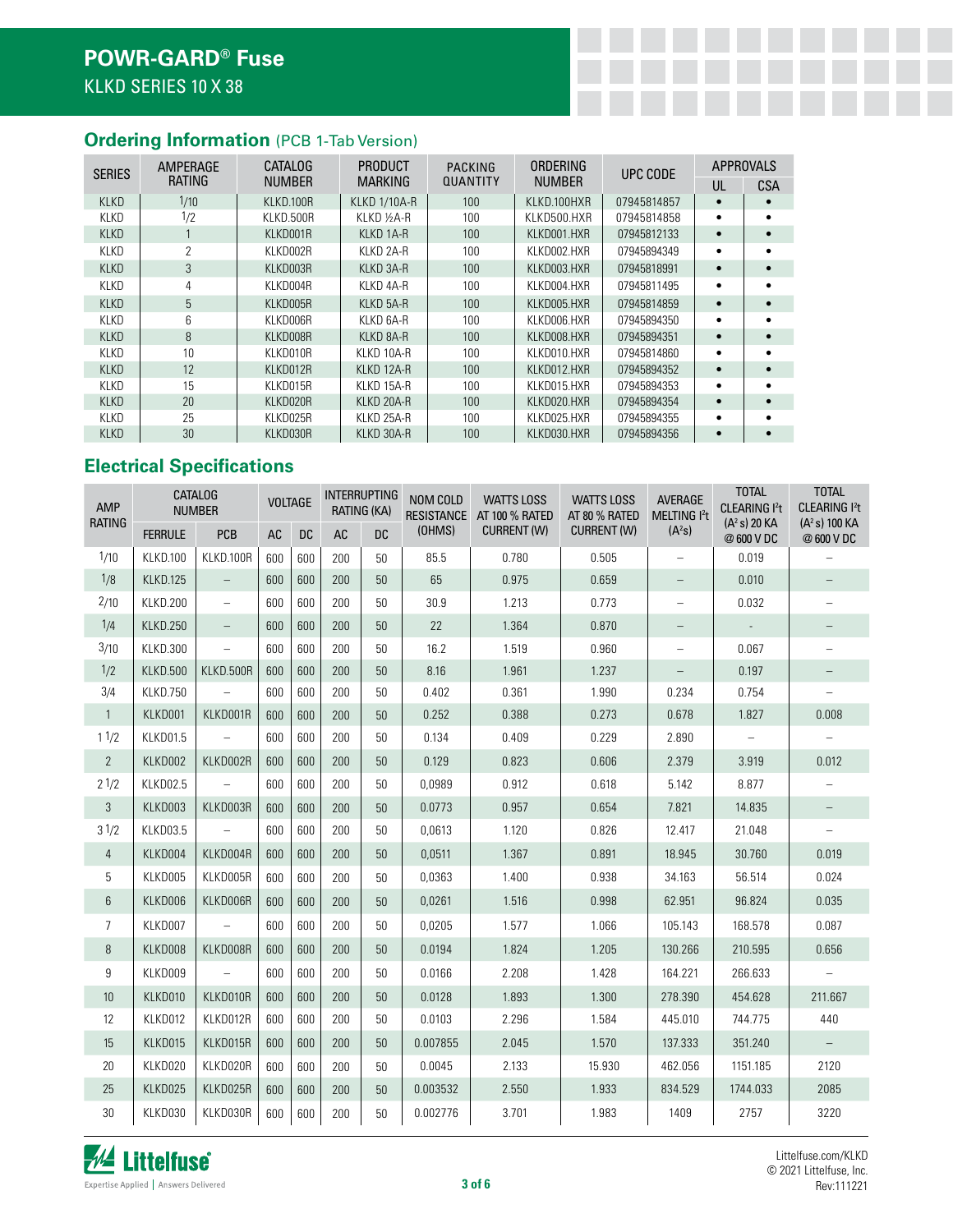### **Current-Limiting Effects**

| <b>SHORT CIRCUIT</b> | APPARENT RMS SYMMETRICAL CURRENT<br><b>FOR VARIOUS FUSE RATINGS</b> |      |      |      |  |  |  |  |  |
|----------------------|---------------------------------------------------------------------|------|------|------|--|--|--|--|--|
| CURRENT*             | $1\frac{1}{2}$ A                                                    | 12 A | 25 A | 30 A |  |  |  |  |  |
| 5.000                | 240                                                                 | 292  | 654  | 722  |  |  |  |  |  |
| 10,000               | 303                                                                 | 367  | 823  | 910  |  |  |  |  |  |
| 15,000               | 347                                                                 | 420  | 943  | 1042 |  |  |  |  |  |
| 20,000               | 381                                                                 | 463  | 1037 | 1147 |  |  |  |  |  |
| 25,000               | 411                                                                 | 498  | 1117 | 1235 |  |  |  |  |  |
| 30,000               | 437                                                                 | 530  | 1188 | 1313 |  |  |  |  |  |
| 35,000               | 460                                                                 | 558  | 1250 | 1382 |  |  |  |  |  |
| 40,000               | 481                                                                 | 583  | 1307 | 1445 |  |  |  |  |  |
| 50,000               | 518                                                                 | 628  | 1408 | 1556 |  |  |  |  |  |
| 60.000               | 550                                                                 | 667  | 1496 | 1654 |  |  |  |  |  |
| 80.000               | 605                                                                 | 735  | 1647 | 1820 |  |  |  |  |  |
| 100,000              | 652                                                                 | 791  | 1774 | 1961 |  |  |  |  |  |

\*Prospective RMS Symmetrical Amperes Short-Circuit Current

# **Electrical Specification – Agency Requirements**

|                     | <b>OPENING TIME (MINUTES)</b>    |                                   |                                  |                                   |                                  |  |  |  |  |  |
|---------------------|----------------------------------|-----------------------------------|----------------------------------|-----------------------------------|----------------------------------|--|--|--|--|--|
| AMPERAGE<br>RATING  | 100 % of Ampere<br>Rating per UL | 113 % of Ampere<br>Rating per IEC | 135 % of Ampere<br>Rating per UL | 145 % of Ampere<br>Rating per IEC | 200 % of Ampere<br>Rating per UL |  |  |  |  |  |
| $\frac{1}{10} - 30$ | Temperature Stabilization        | $60$ min                          | 60 max                           | 60 max                            | 4 max                            |  |  |  |  |  |

#### **Temperature Derating Curve** (temperature of air immediately surrounding fuse)



*M* Littelfuse Expertise Applied | Answers Delivered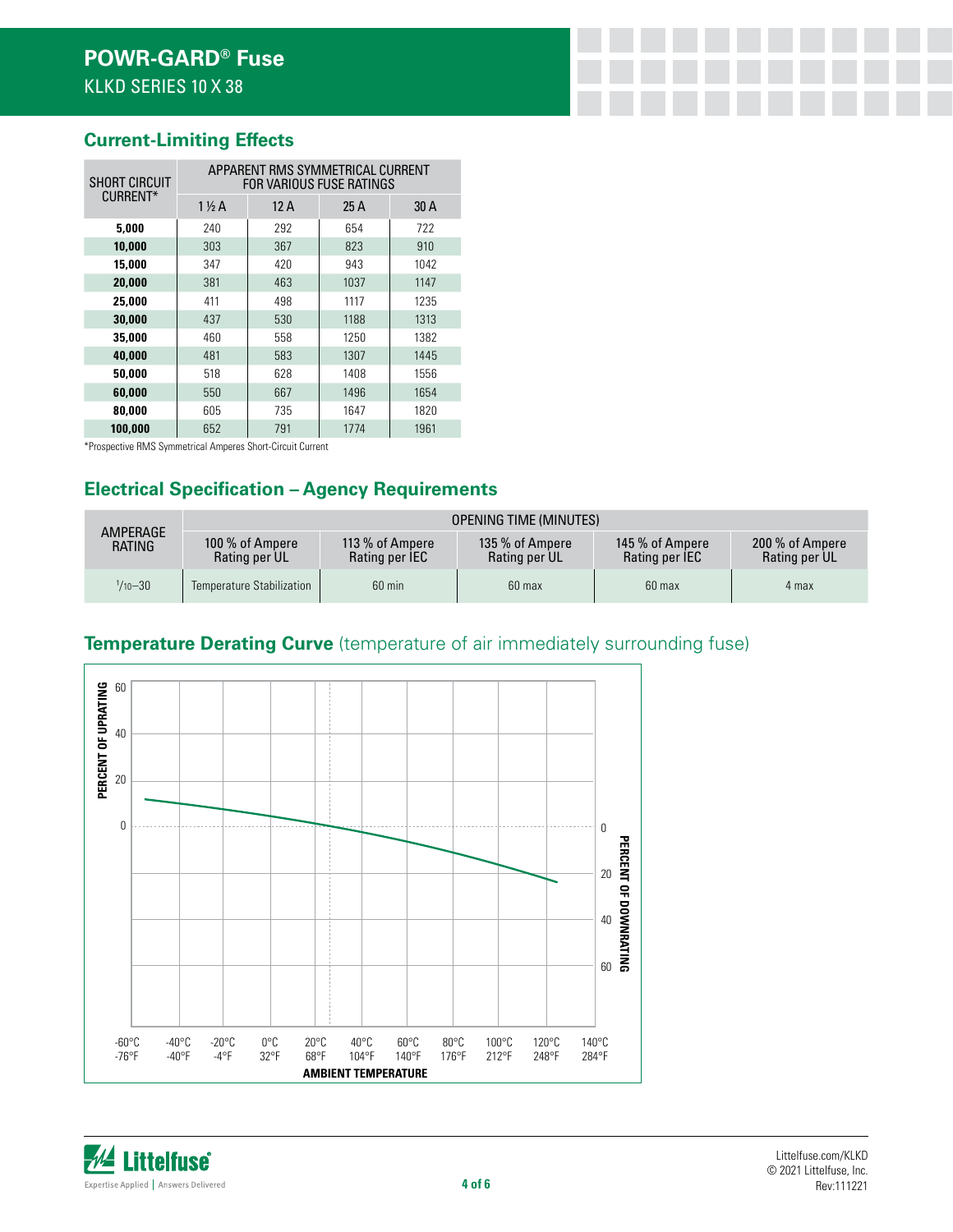# **POWR-GARD® Fuse** KLKD SERIES 10 X 38

# **Recommended Process and Soldering Parameters**

| <b>LEAD FREE</b><br>RECOMMENDATION<br>(Typical Industry Recommendation) | 280<br>270<br>260<br>250<br>240<br>230 |                                          |  |     |          |     |
|-------------------------------------------------------------------------|----------------------------------------|------------------------------------------|--|-----|----------|-----|
|                                                                         |                                        |                                          |  |     |          |     |
|                                                                         | 220                                    |                                          |  |     |          |     |
| 130 °C                                                                  | 210<br>200<br>190                      |                                          |  |     |          |     |
| $\overline{\phantom{m}}$                                                | 180<br>170                             |                                          |  |     |          |     |
| 75 Seconds Maximum                                                      | 150<br>140                             |                                          |  |     |          |     |
| 280 °C Maximum                                                          | 120<br>110                             |                                          |  |     |          |     |
| 270 °C for 8 Seconds Maximum                                            | 90<br>80                               |                                          |  |     |          |     |
| 250 Seconds Maximum                                                     | 60<br>50                               |                                          |  |     |          |     |
|                                                                         | 30<br>0                                | 50                                       |  | 150 | 200      | 250 |
|                                                                         |                                        | celolus<br>160<br>130<br>100<br>70<br>40 |  | 100 | seconds. |     |

# **Peak Let Thru Curve**